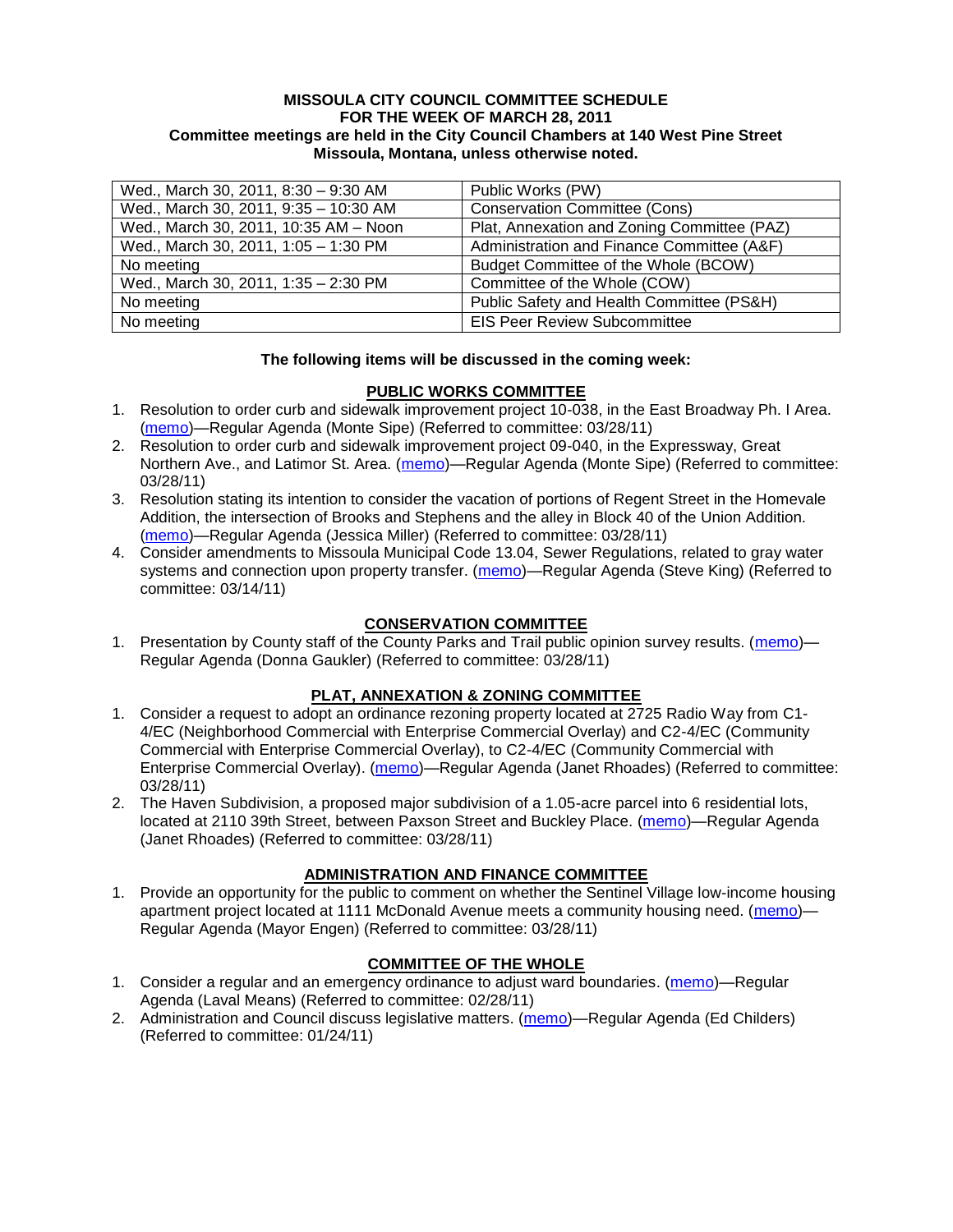#### \*\*\*\*\*\*\*\*\*\*\*\*\*\*\*\*\*\*\*\*\*\*\*\*\*\*\*\*\*\*\*\*\*\*

#### **The following items have been referred to City Council committees, but the committees will not discuss them in the coming week:**

# **PUBLIC SAFETY AND HEALTH COMMITTEE**

- 1. Police Department Update Ongoing in Committee. (Mark Muir)
- 2. Fire Department Update Ongoing in Committee (Mike Painter)
- 3. Health Department Update Ongoing in Committee. (Ellen Leahy)
- 4. An [ordinance](ftp://ftp.ci.missoula.mt.us/Packets/Council/2008/2008-12-15/2008CatOrdinanceAmendment%5B1%5D.pdf) amending Missoula Municipal Code Chapter 6.09 entitled "Missoula Cat Ordinance" section 6.09.010 through 6.09.090 to amend definitions, to limit the number of cats over the age of four months that a person, family, or household can harbor, keep, or maintain to five and to enact other general amendments. [\(PS&H\)](ftp://ftp.ci.missoula.mt.us/Packets/Council/2008/2008-12-15/081210psh.pdf) (Returned from Council floor: 01/12/09)
- 5. An [ordinance](ftp://ftp.ci.missoula.mt.us/Packets/Council/2008/2008-12-15/DogOrdinance--PSHrevisions.pdf) amending Missoula Municipal Code Title 6 entitled "Animals" generally amending Chapter 6.04 entitled "Animals Running at Large" and Chapter 6.08 entitled "Dogs and Pet Shops," increasing the fee when an animal is impounded and establishing a fee for a boarding kennel license. [\(PS&H\)](ftp://ftp.ci.missoula.mt.us/Packets/Council/2008/2008-12-15/081210psh.pdf) (Returned from Council floor: 01/12/09)
- 6. Review implementation of the Missoula Outdoor Lighting Ordinance [\(memo\)](http://www.ci.missoula.mt.us/DocumentView.aspx?DID=4420).—Regular Agenda (Dave Strohmaier) (Referred to committee: 08/09/10)
- 7. [Ordinance](http://www.ci.missoula.mt.us/DocumentView.aspx?DID=5133) to amend Missoula Municipal Code Title 9 entitled "Public Peace, Morals and Welfare" by creating Chapter 9.58 entitled "Social Host and Rental Space Gatherings involving consumption of Alcohol by underage persons" and enacting Sections 9.58.010 through 9.58.040. [\(Memo\)](http://www.ci.missoula.mt.us/DocumentView.aspx?DID=5149) [\(PS&H\)](http://www.ci.missoula.mt.us/Archive.aspx?ADID=3550) (Returned from Council floor: 03/14/11)

## **CONSERVATION COMMITTEE**

- 1. Information on Trail Projects [\(memo\)](http://www.ci.missoula.mt.us/DocumentView.aspx?DID=4477).—Regular Agenda (Marilyn Marler) (Referred to committee: 08/23/2010)
- 2. Annual tree planting program update. [\(memo\)](http://www.ci.missoula.mt.us/DocumentView.aspx?DID=5425)—Regular Agenda (Renee Mitchell) (Referred to committee: 01/24/11)
- 3. Reorganization of conservation lands advisory committees. [\(memo\)](http://www.ci.missoula.mt.us/DocumentView.aspx?DID=4957)—Regular Agenda (Marilyn Marler) (Referred to committee: 11/08/10)
- 4. Proposal to amend the development agreement between the City of Missoula and Missoula County High School District for Riverfront parcels of land. [\(memo\)](http://www.ci.missoula.mt.us/DocumentView.aspx?DID=5549)—Regular Agenda (Donna Gaukler) (Returned from Council floor: 02/28/2011)

## **PLAT, ANNEXATION & ZONING COMMITTEE**

- 1. Annexation. (see separate list at City Clerk's Office for pending annexations) (Ongoing in Committee)
- 2. Update the Rattlesnake Valley Comprehensive Plan Amendment [\(memo\)](ftp://ftp.ci.missoula.mt.us/Packets/Council/2007/2007-04-02/Referrals/Rattlesnake_Plan_Update_referral.pdf).—Regular Agenda (Dave Strohmaier) (Referred to committee: 04/02/07)
- 3. Request to rezone the property legally described as Lot 3 of Scott Street Lots Subdivision, located in Section 16, T13N, R19W, P.M.M. form D (Industrial) to I-1 (Light Industrial), based on the finding of fact and conclusions of law. (PAZ [05/21/08\)](ftp://ftp.ci.missoula.mt.us/Packets/Council/2008/2008-06-02/080521paz.pdf) (Returned from Council floor: 6/2/08)
- 4. Ongoing discussion of City planning issues with members of the Planning Board.—Regular Agenda (Bob Jaffe) (Referred to committee: 3/20/06)
- 5. Resolution repealing resolution No. 7404 and declaring the annexation of Lots 53 and 54 Dinsmore's Orchard Homes No. 5 null and void. [\(memo\)](http://www.ci.missoula.mt.us/DocumentView.aspx?DID=5349)—Regular Agenda (Jessica Miller) (Referred to committee: 01/10/11)
- 6. Consider a request to adopt an ordinance to rezone property described as 2000 Raymond and surrounding lands from RT5.4 (two-unit/townhouse), UZ (Unzoned Lands), and OP2 (Open and Resource Lands) to RM 2.7 (residential multi-dwelling), R5.4 (Residential – single dwelling), RT5.4 (two-unit/townhouse), and OP2 (Open and Resource Lands). [\(memo\)](http://www.ci.missoula.mt.us/DocumentView.aspx?DID=5731)—Regular Agenda (Tim Worley) (Referred to committee: 03/14/11)
- 7. [Petition 9514—](http://www.ci.missoula.mt.us/DocumentView.aspx?DID=5794)John R and Julie A Mahan, 7550 Arroyo Lane, Country Crest Number 2 Lot 8 Geocode 219911303070000; Petition for Annexation

## **ADMINISTRATION AND FINANCE COMMITTEE**

- 1. Approve claims. (Ongoing) (Consent Agenda)
- 2. Approve journal vouchers. (Ongoing) (Consent Agenda)
- 3. Approve budget transfers. (Ongoing) (Consent Agenda)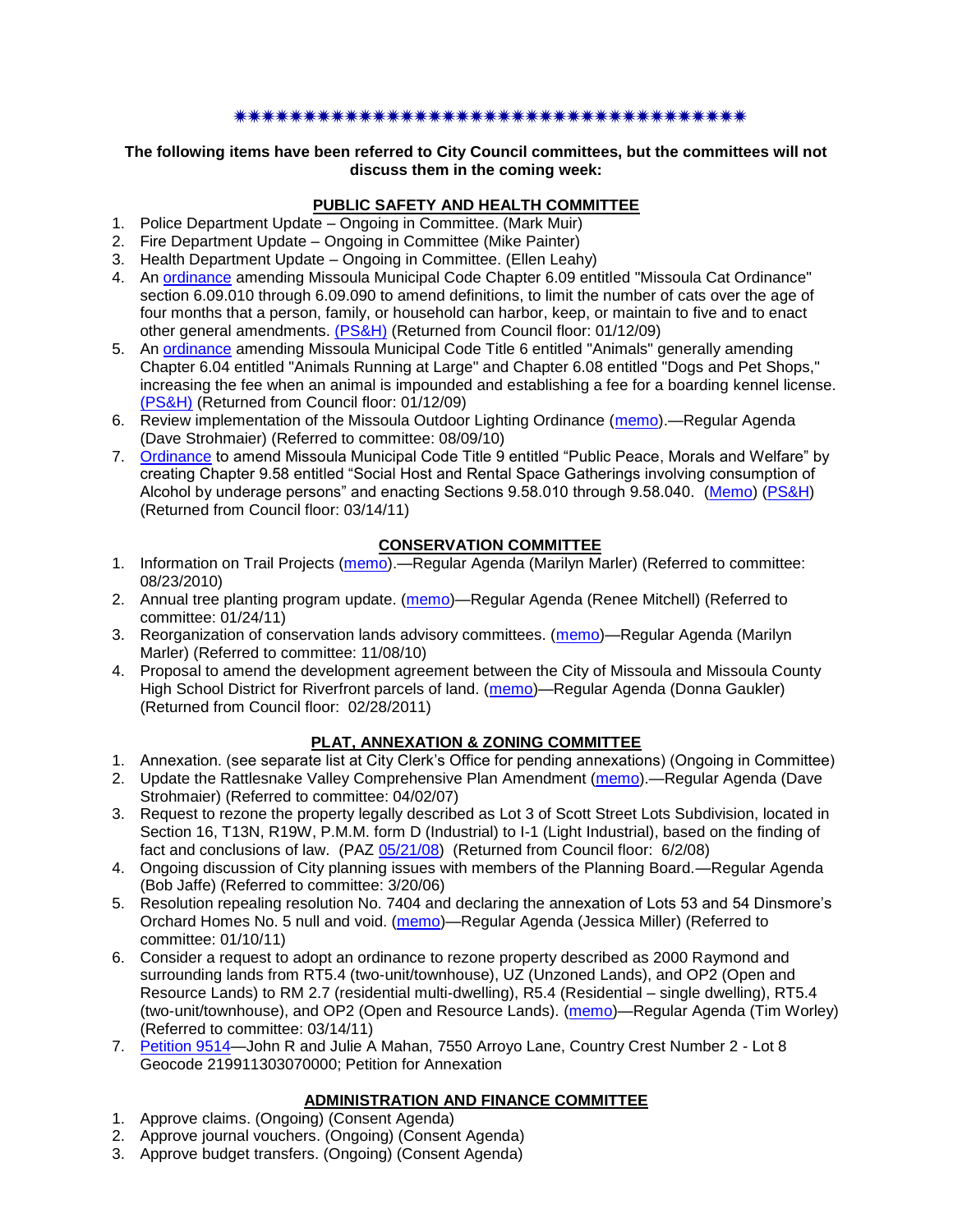- 4. An ordinance amending the municipal code as it relates to bike licensing.  $(A\&F)$  (Returned from council floor: 12/15/08)
- 5. Implications of establishing maintenance districts. [\(memo\)](ftp://ftp.ci.missoula.mt.us/Packets/Council/2009/2009-05-11/Referrals/MaintenanceDistricts.pdf) Regular Agenda (Bob Jaffe) (Referred to committee: 05/11/09)
- 6. Clarify position of council member who also serves on the board of a non-profit agency that has dealings with the city. [\(memo\)](http://www.ci.missoula.mt.us/DocumentView.aspx?DID=1840) – Regular Agenda (Ed Childers) (Referred to committee: 07/20/2009)
- 7. Review the FY 2011-15 capital improvement projects (CIP). [\(memo\)](http://www.ci.missoula.mt.us/DocumentView.aspx?DID=3522) Regular Agenda (Brentt Ramharter) (Referred to committee: 04/19/2010)
- 8. Amend Council rules to change the Council's regular meeting schedule to two meetings per month [\(memo\)](http://www.ci.missoula.mt.us/DocumentView.aspx?DID=4027).—Regular Agenda (Marty Rehbein) (Referred to committee: 06/07/10)
- 9. Discuss the disposition of surplus city property. [\(memo\)](http://www.ci.missoula.mt.us/DocumentView.aspx?DID=4862)—Regular Agenda (John Newman) (Referred to committee: 10/25/10)
- 10. Amend the FY 2010 budget to appropriate expenditures that were not identified in the original budget. [\(memo\)](http://www.ci.missoula.mt.us/DocumentView.aspx?DID=4883)—Regular Agenda (Brentt Ramharter) (Referred to committee: 11/01/2010)
- 11. Discuss outstanding third-party contracts. [\(memo\)](http://www.ci.missoula.mt.us/DocumentView.aspx?DID=4956)—Regular Agenda (Lyn Hellegaard) (Referred to committee: 11/08/10)
- 12. Review the city's current policy for charging the public for various city-produced documents [\(memo\)](http://www.ci.missoula.mt.us/DocumentView.aspx?DID=5143) Regular Agenda (Dave Strohmaier) (Referred to committee: 12/06/10)
- 13. Confirm the reappointment of Mark Muir to the Impact Fee Advisory Committee completing a term commencing December 1, 2010 and ending November 30, 2014. (Returned from Council floor: 11/1/10)
- 14. Mayor's presentation of the FY 2012 Capital Improvement Program (CIP). [\(memo\)](http://www.ci.missoula.mt.us/DocumentView.aspx?DID=5789)—Regular Agenda (Brentt Ramharter) (Referred to committee: 03/21/11)

## **PUBLIC WORKS COMMITTEE**

- 1. Consider the sizes of grease interceptors for the restaurant industry [\(memo\)](ftp://ftp.ci.missoula.mt.us/Packets/Council/2008/2008-04-21/Referrals/Industrial_waste_restaurants.pdf).—Regular Agenda (Stacy Rye and Bob Jaffe) (Referred to committee: 04/21/08)
- 2. Review infrastructure conditions at the locations of serious and fatal traffic accidents: 2007-2009 [\(memo\)](http://www.ci.missoula.mt.us/DocumentView.aspx?DID=3031).—Regular Agenda (Jason Wiener) (Referred to committee: 01/25/10)
- 3. T4 America partner support [\(memo\)](http://www.ci.missoula.mt.us/DocumentView.aspx?DID=4452) Regular Agenda (Stacy Rye) (Referred to committee: 08/16/10)
- 4. Presentation from Public Works staff regarding proposed process for finding contractors and awarding bids for reconstruction of Russell Street. [\(memo\)](http://www.ci.missoula.mt.us/DocumentView.aspx?DID=5042)—Regular Agenda (Bob Jaffe) (Referred to committee: 11/15/2010)
- 5. Resolution to change the speed limit on Reserve Street between Brooks and 39<sup>th</sup> Street. [\(memo\)](http://www.ci.missoula.mt.us/DocumentView.aspx?DID=5418) Regular Agenda (Wayne Gravatt) (Referred to committee: 01/24/11)
- 6. Confirm the reappointments of Carol Williams and Theresa Cox to the Missoula Parking Commission for a term commencing May 1, 2011 and ending April 30, 2015. [\(memo\)](http://www.ci.missoula.mt.us/DocumentView.aspx?DID=5727)—Regular Agenda (Mayor Engen) (Referred to committee: 03/14/11)
- 7. Consider an ordinance amending Missoula Municipal Code Chapter 15.32 Entitled "Building Permits," Providing for Low Voltage Permits. [\(memo\)](http://www.ci.missoula.mt.us/DocumentView.aspx?DID=5548)—Regular Agenda (Don Verrue) (Referred to committee: 02/07/11)
- 8. Update from the Parking Commission. [\(memo\)](http://www.ci.missoula.mt.us/DocumentView.aspx?DID=5666)[\(Parking Fines\)](http://www.ci.missoula.mt.us/DocumentView.aspx?DID=5802) [\(Policy Review\)](http://www.ci.missoula.mt.us/DocumentView.aspx?DID=5799) [\(Ltr: Iowa\)](http://www.ci.missoula.mt.us/DocumentView.aspx?DID=5803) (Ltr: [Henslely\)](http://www.ci.missoula.mt.us/DocumentView.aspx?DID=5804)—Regular Agenda (Bob Jaffe) (Referred to committee: 03/07/11)

# **COMMITTEE OF THE WHOLE**

- 1. Mayor's Update Ongoing in Committee. (Mayor Engen)
- 2. Updates from Council representatives on the Health Board, Community Forum, Transportation Policy Coordinating Committee, other boards and commissions as necessary. – (Ongoing in Committee)
- 3. Joint meeting of the Mayor, City Council and County Commission; a facilitated quarterly OPG review as directed in the [Interlocal Agreement](ftp://ftp.ci.missoula.mt.us/Documents/Mayor/OPG/Adopted-ILA-2005.pdf) (Agenda)—Ongoing (Mayor Engen)
- 4. Joint meeting between the Missoula City Council and the Missoula County Public Schools' Board of Trustees [\(memo\)](ftp://ftp.ci.missoula.mt.us/Packets/Council/2007/2007-09-17/Referrals/Council_School_Board_referral.pdf).—Regular Agenda (Dave Strohmaier) (Referred to committee: 09/17/07)
- 5. Examination of Office Planning and Grants [\(memo\)](ftp://ftp.ci.missoula.mt.us/Packets/Council/2008/2008-09-08/Referrals/080825HendricksonOPGreferral.pdf)—Regular Agenda (Lyn Hellegaard) (Referred to committee: 09/08/08)

## **BUDGET COMMITTEE OF THE WHOLE**

1. Review and make recommendations on a proposal to create two City-wide maintenance districts for the purpose of funding a portion of the costs to provide public street and park maintenance